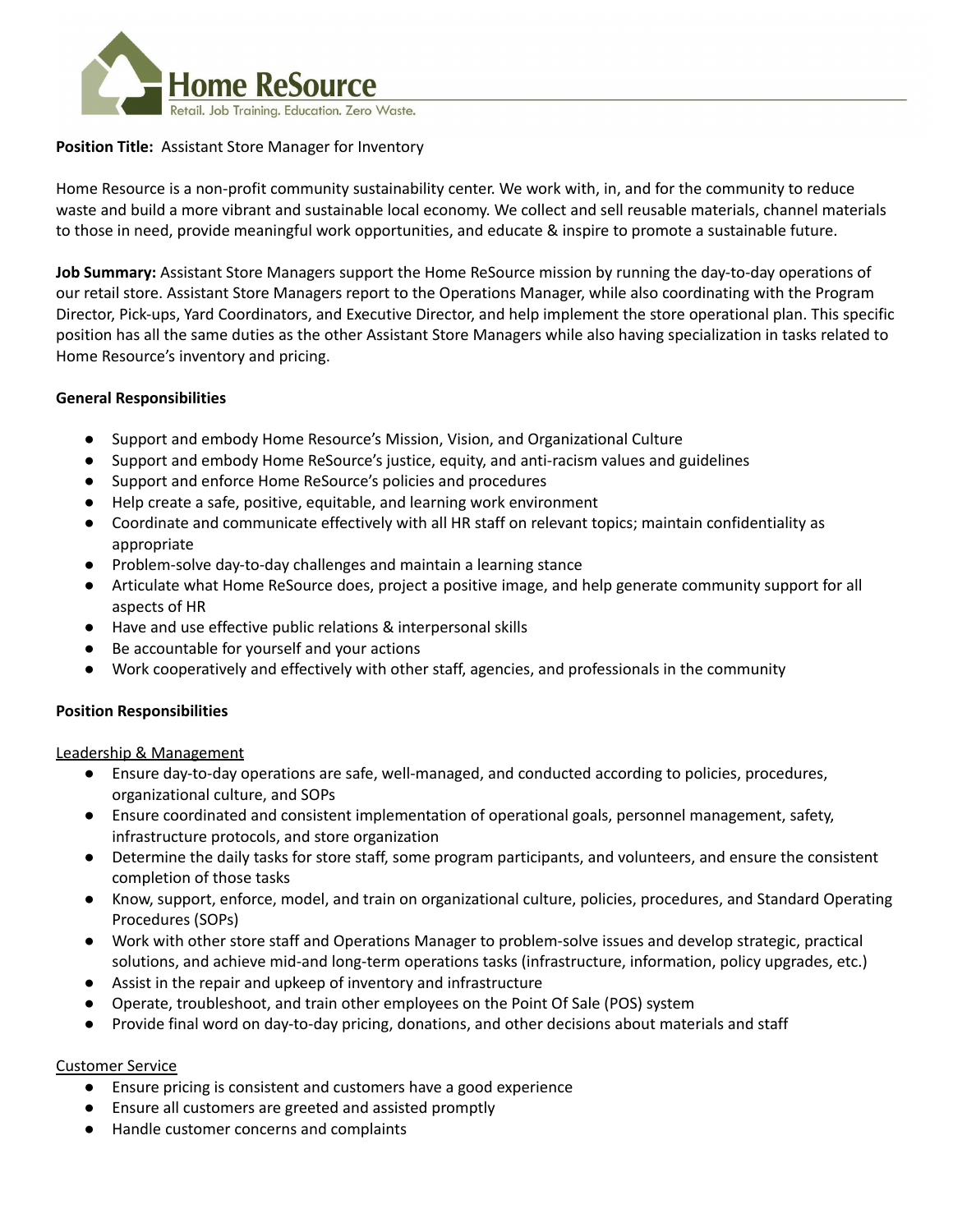# Communication

- Communicate relevant organizational issues, events, instructions, priorities, and procedures using appropriate communication channels; including morning huddles, day-to-day communication, and e-mail communication
- Participate in operational meetings, be prepared with updates and issues to address
- Support chain of command know who should address what issues, help staff problem-solve, address concerns, and take larger issues to the correct people to address and resolve
- Provide timely and constructive feedback using all HR feedback channels, including annual employee reviews

## Safety

- Recognize and intervene in risky or unsafe situations, ensure employees are following best safety practices and managing risks appropriately
- Provide ongoing safety, procedural, SOP, and other necessary information and training to employees, program participants, and volunteers to promote a clean, safe, positive environment
- Operate the forklift to safely transport, store, and load materials; be able to train others on the forklift and ensure safe use of all equipment
- Participate in all in-house safety training and attend at least one outside training per year

## Assistant Store Manager for Inventory Specialized Tasks

- Store Manager on Duty 3-days a week.
- Specialist in-store pricing including updating pricing SOP, scheduling pricing field trips with Reuse Specialists, and making sure all items in the store are priced. It also includes ensuring that pricing is consistent in both the signage and point of sale system.
- Managing the Donated Materials Tracking program including ensuring Reuse Specialists are trained on intake procedures for this program, that intakes are being done properly, supporting the process for thank you letters to be sent in a timely manner, and working to build relationships with participating contractors.

### **Skills Required**

- Management and supervisory skills
- Familiarity with building materials use, reuse, and pricing
- Excellent communication and interpersonal skills
- Problem-solving, team-building, and conflict resolution skills

### **Essential Functions**

- Able to be on your feet and moving, stand for long periods of time, and work 10 hour days
- Communicate effectively through e-mail, verbally in person, and on the phone
- Able to move heavy and awkward building materials
- Ability to drive a forklift
- Be adaptable to rapidly changing circumstances
- Competent with the safe operation of most power tools

### **Minimum Qualifications**

- 2 yrs experience in retail, a relevant trade, or has held a supervisory position.
- Computer proficiency using Windows-based software (Word, Excel, Email, and Internet)
- Montana Driver's License

**Hours, Pay:** 35-40 hours per week, \$18.50- \$20.00/HR DOE